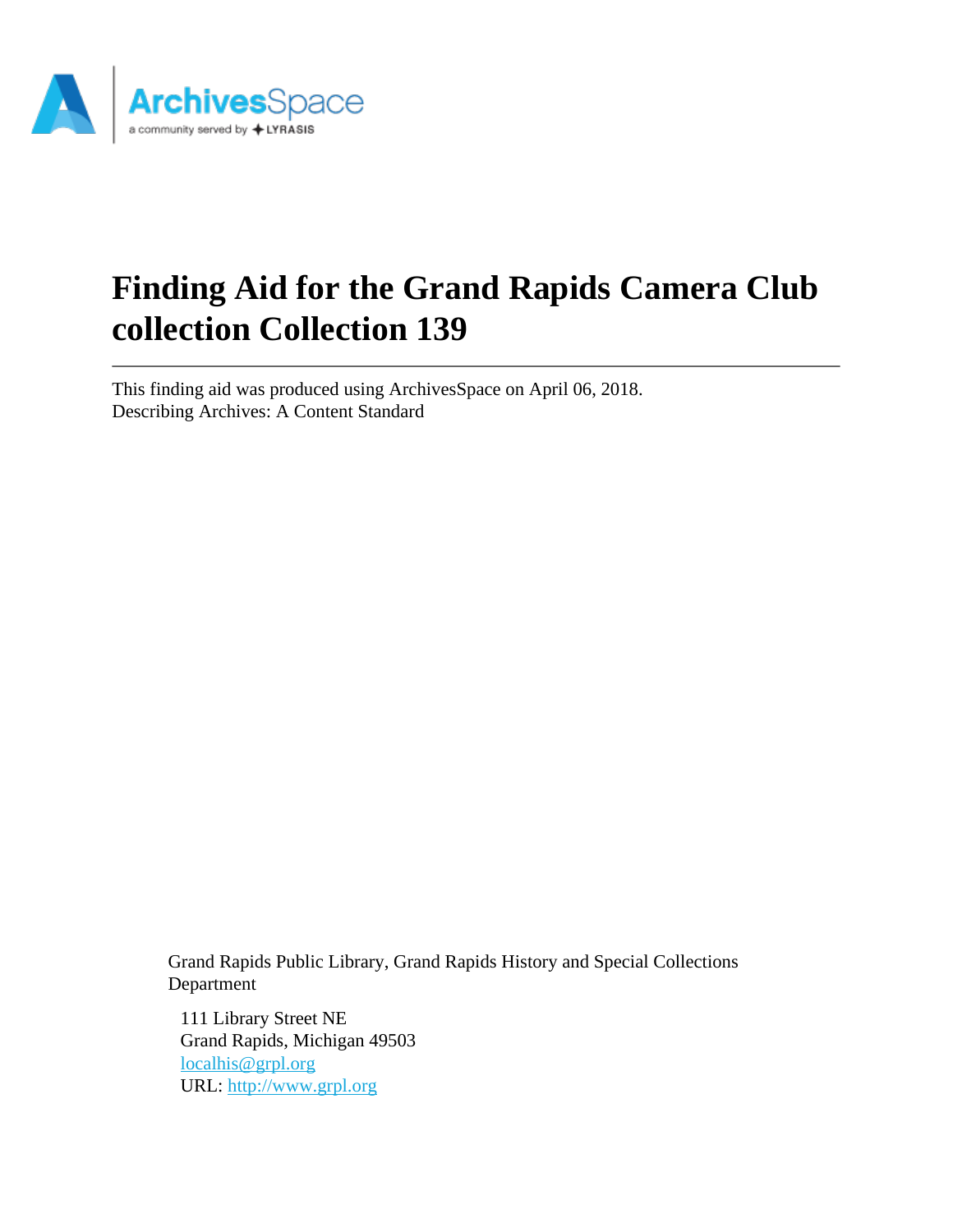# <span id="page-1-0"></span>**Table of Contents**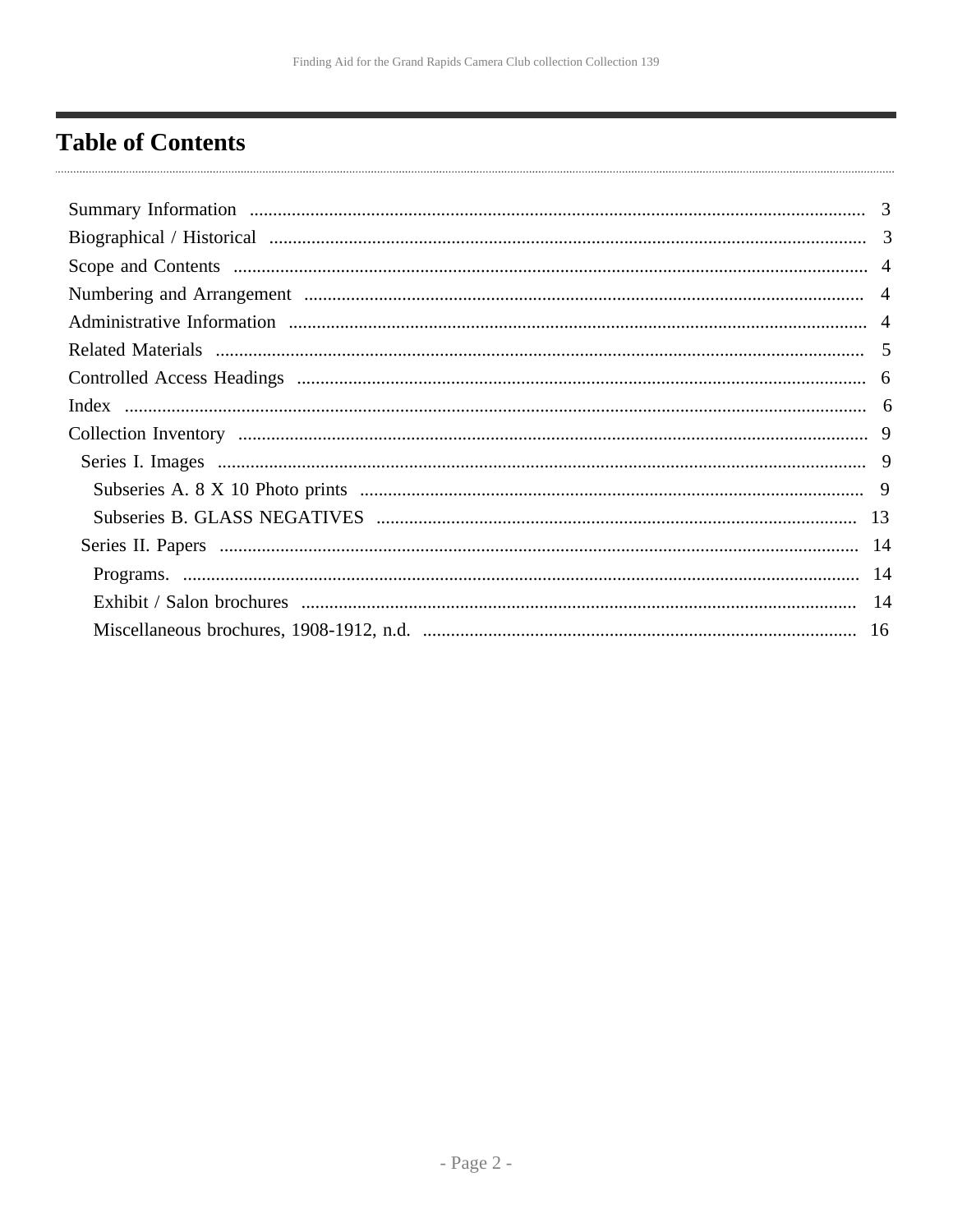# <span id="page-2-0"></span>**Summary Information**

| <b>Repository:</b>                  | Grand Rapids Public Library, Grand Rapids History and Special<br><b>Collections Department</b>                                                                                                                                                                                                                                                                                                                                                                                                                                                                                                                                                                                                                                                                                                                                                          |
|-------------------------------------|---------------------------------------------------------------------------------------------------------------------------------------------------------------------------------------------------------------------------------------------------------------------------------------------------------------------------------------------------------------------------------------------------------------------------------------------------------------------------------------------------------------------------------------------------------------------------------------------------------------------------------------------------------------------------------------------------------------------------------------------------------------------------------------------------------------------------------------------------------|
| <b>Title:</b>                       | Grand Rapids Camera Club collection                                                                                                                                                                                                                                                                                                                                                                                                                                                                                                                                                                                                                                                                                                                                                                                                                     |
| ID:                                 | Collection 139                                                                                                                                                                                                                                                                                                                                                                                                                                                                                                                                                                                                                                                                                                                                                                                                                                          |
| Date [inclusive]:                   | 1899-1931                                                                                                                                                                                                                                                                                                                                                                                                                                                                                                                                                                                                                                                                                                                                                                                                                                               |
| <b>Physical Description:</b>        | 5.5 Linear Feet 19 boxes                                                                                                                                                                                                                                                                                                                                                                                                                                                                                                                                                                                                                                                                                                                                                                                                                                |
| Language of the<br><b>Material:</b> | English                                                                                                                                                                                                                                                                                                                                                                                                                                                                                                                                                                                                                                                                                                                                                                                                                                                 |
| Abstract:                           | The Camera Club was organized in Grand Rapids, Michigan in 1898.<br>This collection includes 251 glass plate negatives, circa 1898-1910.<br>Many of the images depict Grand Rapids area views, while others<br>detail various turn-of-the-century (19th) Michigan towns, including<br>Ada, Bay City, Delton, Holland, Middleville, and Spring Lake. The<br>Grand Rapids views include buildings, street scenes and transportation,<br>waterways, landscapes, events and many scenes including groups<br>of people. Of note are the views of Grand Rapids carnival, crowds<br>turning out for local troops leaving for and returning from the Spanish-<br>American War, the 1904 flood, and a balloon ascension. Also included<br>in the collection are exhibit catalogs (1899-1940), and a few annual<br>program booklets, documenting club activities. |

**^** [Return to Table of Contents](#page-1-0)

## <span id="page-2-1"></span>**Biographical / Historical**

Organized in 1898, the Grand Rapids Camera Club sponsored annual photographic exhibitions and provided the means for exchange of photographic information among Western Michigan residents.

**^** [Return to Table of Contents](#page-1-0)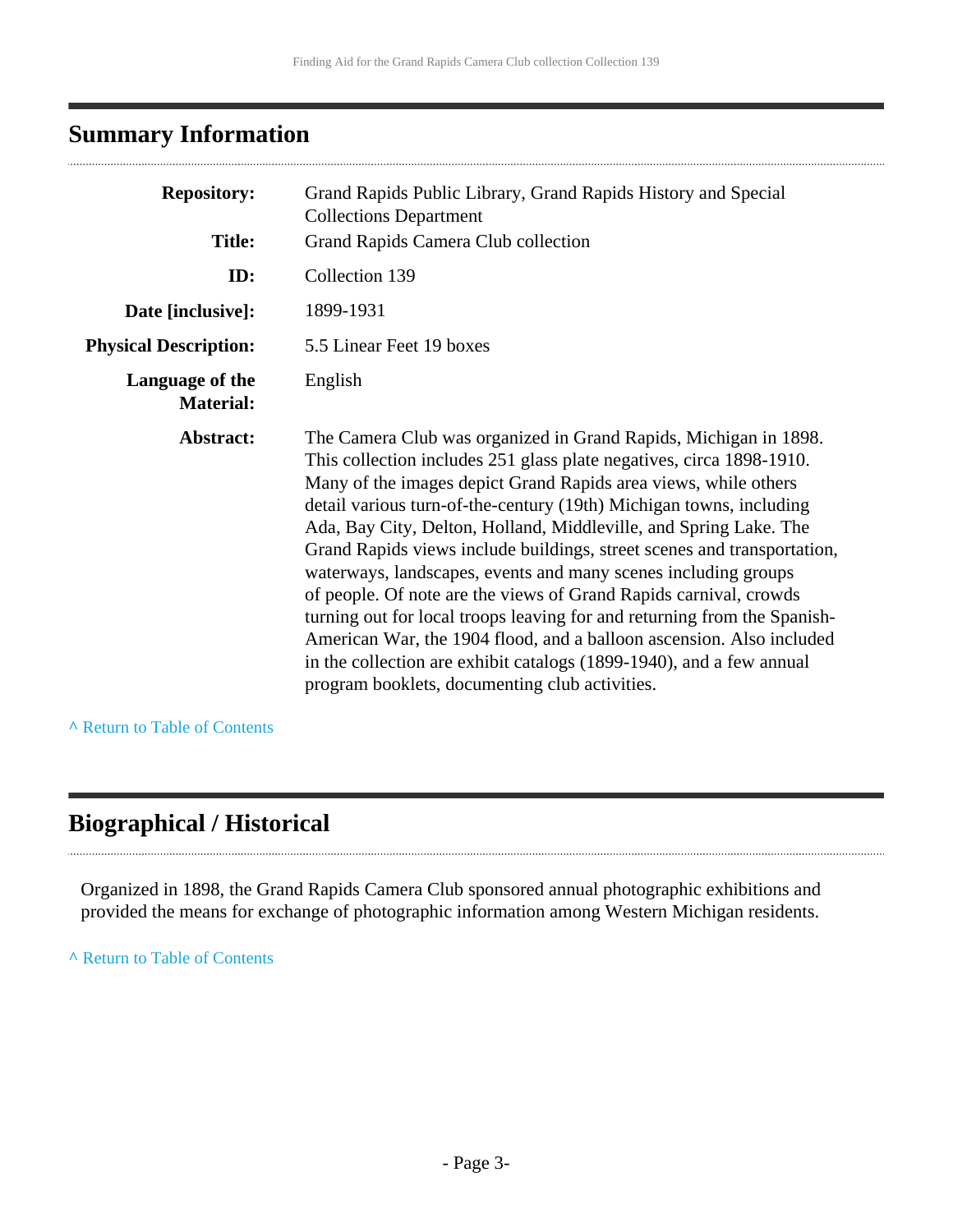### <span id="page-3-0"></span>**Scope and Contents**

This collection includes a sample of early 20th century photographic images taken by members of the Grand Rapids Photo Club, and made available here through the original glass plate negatives. The specific date and identification of the individual photographer is unknown, and most images are unidentified. Most of the views are of scenes, though they sometimes included individuals, unidentified. Several of the images show landscapes or waterways. Several include buildings.

The Club papers accompanying the images document the annual exhibit or salon for 1899-1940. Some of these exhibit catalogs include names of club members, as well as advertising. Only three of the annual program booklets are included in the collection, 1922/23, 1939/40, and 1940/41. A few additional exhibit catalogs include Grand Rapids members participating in national exhibits or competitions.

All positive prints of the images are in black and white. Some of the prints show evidence that the glass negative is damaged. Several images (contact prints) do not provide clear definition of the objects captured in the images.

**^** [Return to Table of Contents](#page-1-0)

### <span id="page-3-1"></span>**Numbering and Arrangement**

The glass negatives have been numbered sequentially using the collection number "139" as the first element. This number is given on the back of the matching print, but can easily be confused with the print location number, which also begins with "139."

The prints have been arranged by broad subject sets, in alphabetical order, rather than in numerical order.

**^** [Return to Table of Contents](#page-1-0)

### <span id="page-3-2"></span>**Administrative Information**

#### **Publication Statement**

Grand Rapids Public Library, Grand Rapids History and Special Collections Department

111 Library Street NE Grand Rapids, Michigan 49503 [localhis@grpl.org](mailto:localhis@grpl.org)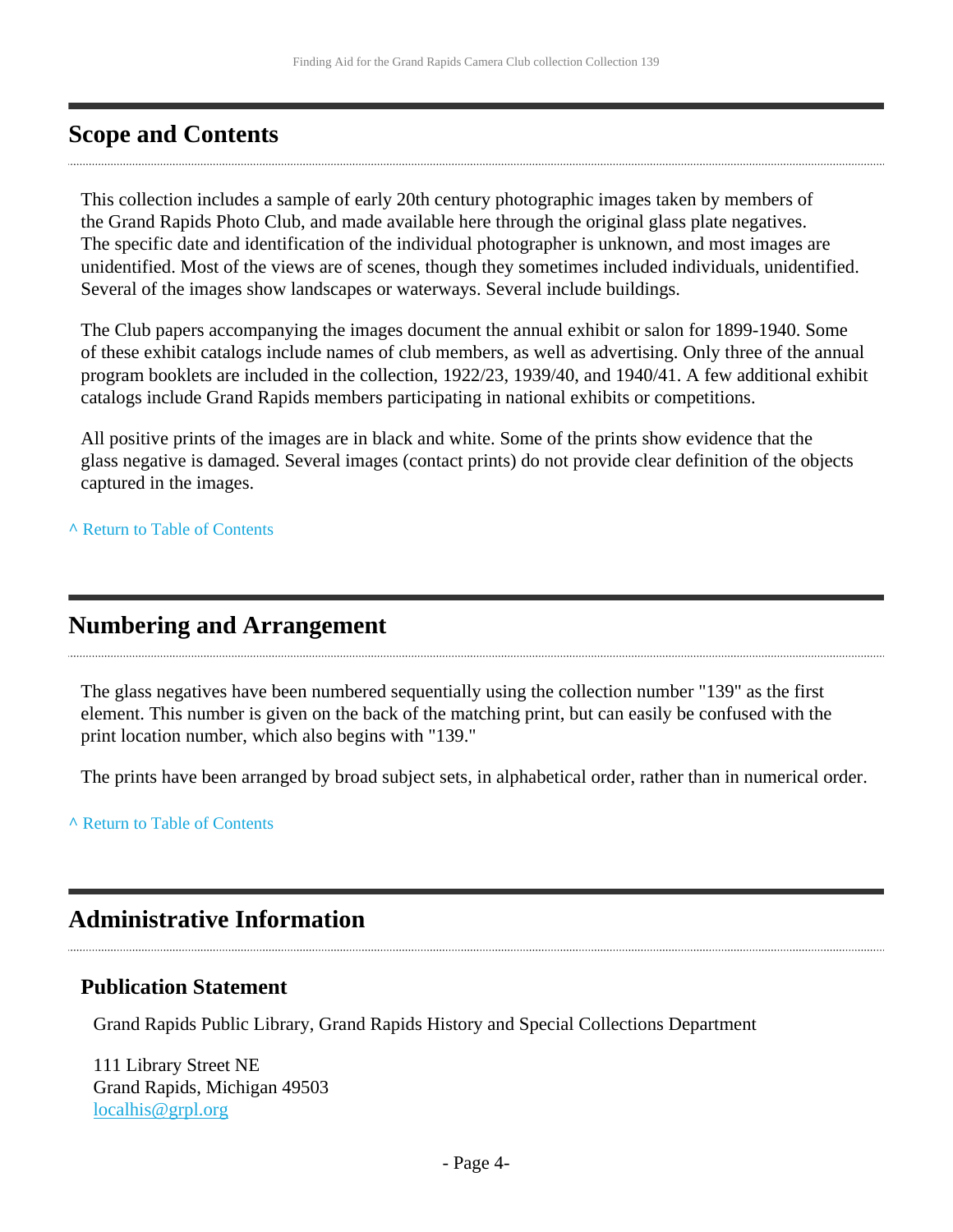URL:<http://www.grpl.org>

### **Immediate Source of Acquisition**

Old Collection, the Camera Club and Library purchase of contact prints.

Accession number G10.BJ17 and unknown

#### **Provenance note**

The provenance of the collection seems to be the Camera Club, based on labels on the containers in which the negatives were housed. Since these containers are not original, there is a possibility that the images may have come from a different source.

**^** [Return to Table of Contents](#page-1-0)

### <span id="page-4-0"></span>**Related Materials**

### **Related Materials**

Below are archival photo collections of club members.

Coll. 018 Fitch Photo Collection

Coll. 069 Charles VanderVelde Glass Negatives and Photos Collection.

Also, Samuel Ranck, Ryerson Librarian, Coll. 219, and Frank DuMond, Director of the Grand Rapids Public Museum, Coll. 019, were members.

Coll. 109, the GRPL Administrative Archives, includes a photo showing a sign for a Grand Rapids Camera Club exhibit, at the Grand Rapids Public Library, ca. 1940.

Coll. 059, #737, is also a photo of a sign for the Grand Rapids Camera Club, on the Ryerson Library Building. This view shows three trucks full of people, with the sign just visible on the front of the building in the background.

Coll. 216, the GRPL Ephemera Collection, Clubs Series, has some duplicates of the exhibit catalogs, as well as some additional years of the annual programs for the Club.

#### **^** [Return to Table of Contents](#page-1-0)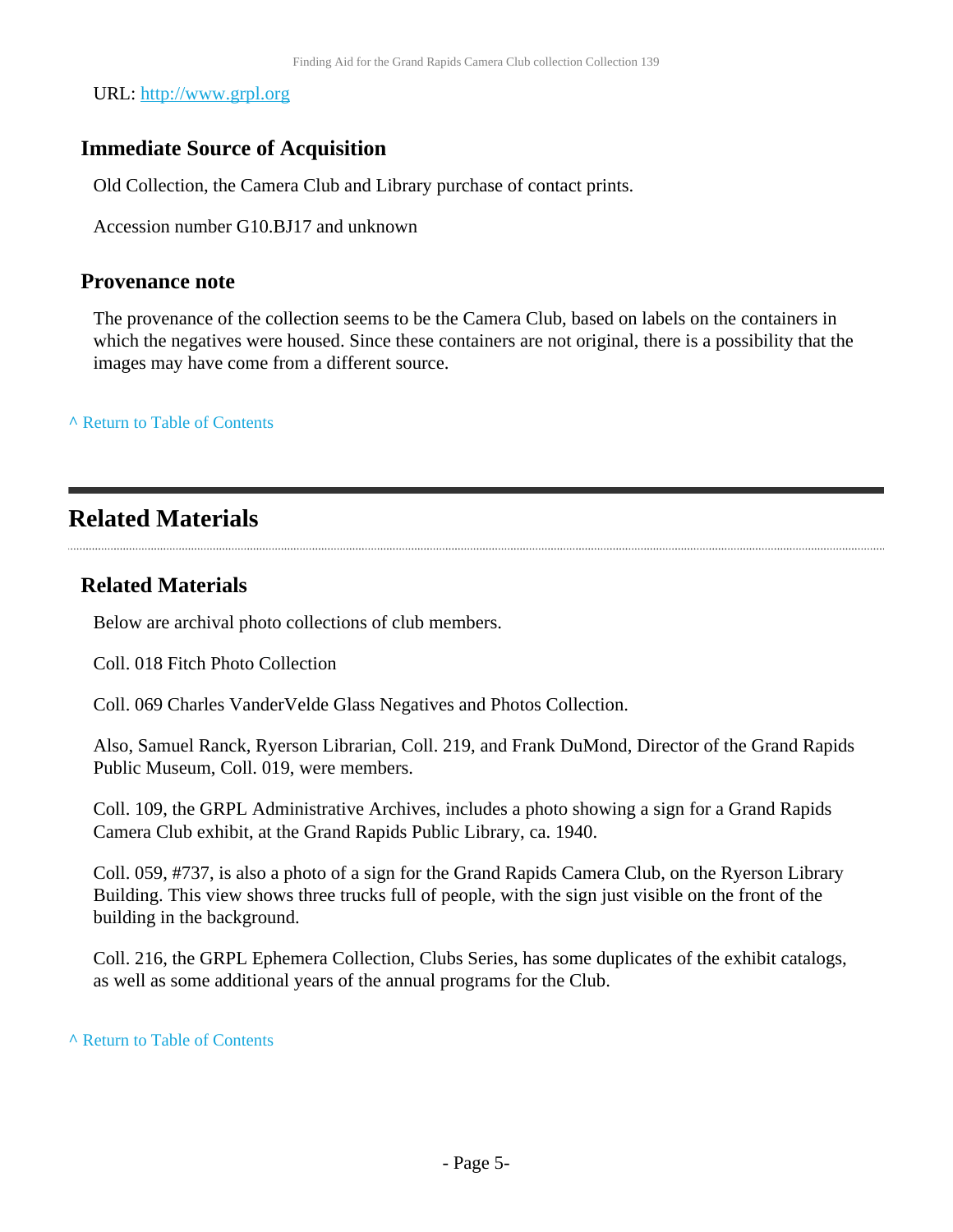# <span id="page-5-0"></span>**Controlled Access Headings**

- photographs
- Grand Rapids (Mich.) -- History -- Photographs

### <span id="page-5-1"></span>**Index**

- Ada (Mich.) box 1, folder 1
- AuSable River, 1902 box 1, folder 2
- Balloon ascension box 1, folder 3
- Bass Lake box 1, folder 4
- Bay City (Mich.) City Hall box 1, folder 5
- Bay City (Mich.) Harbor box 1, folder 6
- Bay city (Mich.) Train Station box 1, folder 7
- Black River box 1, folder 8
- Bos Horsemen's Party box 1, folder 9
- Bridge Street Bridge. Construction, c.1904 box 1, folder 10
- Bridges box 1, folder 41,45
- Bridges. Grand Rapids box 1, folder 11
- Bridges. Michigan box 1, folder 12
- Butterworth Road box 1, folder 13
- Campau Square views box 1, folder 14,28
- Carnival. Grand Rapids' first, 1897 box 1, folder 15
- Carnival. Grand Rapids' last box 1, folder 16
- Circus, Cadillac (Mich.) box 1, folder 17
- City halls box 1, folder 5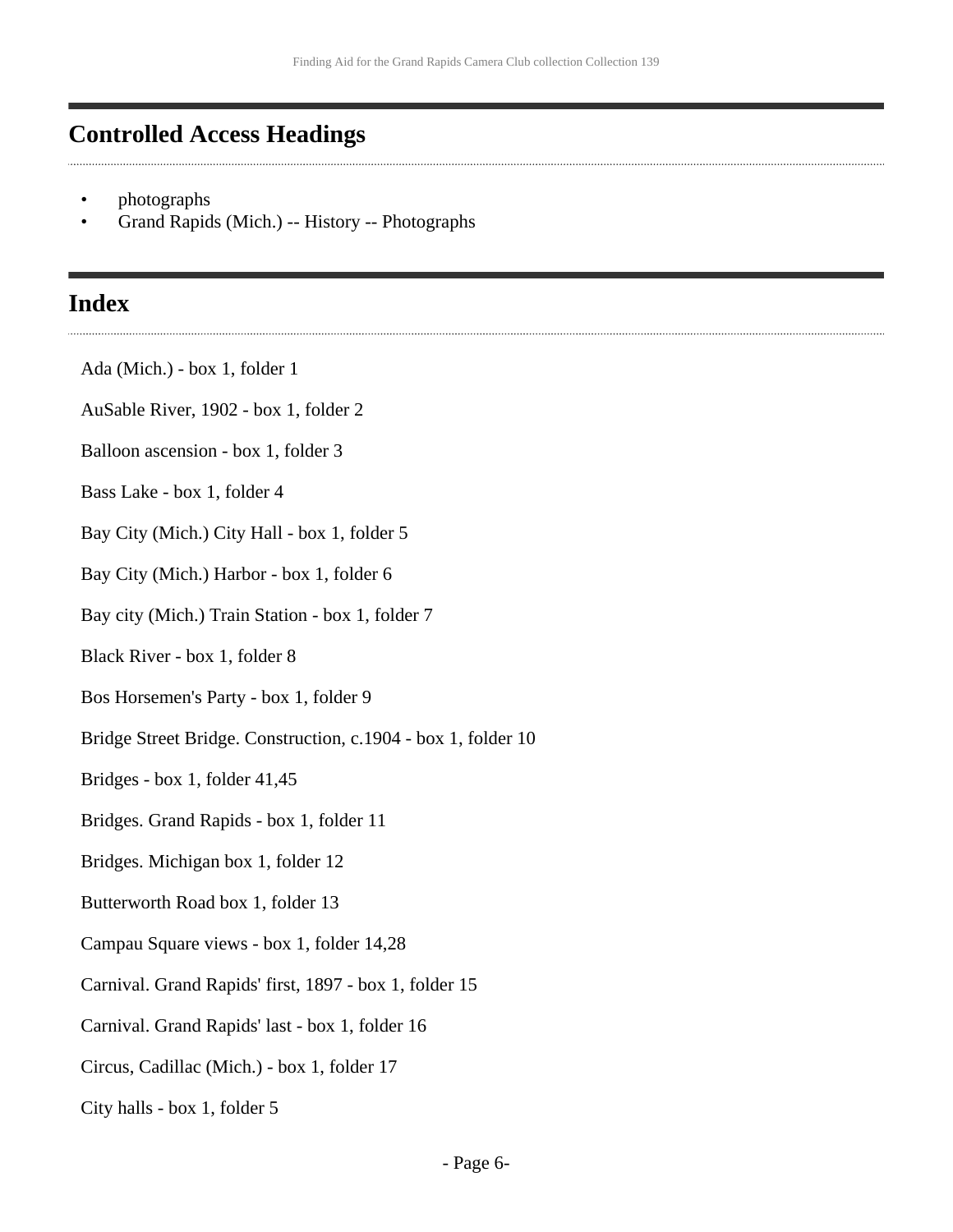- Clam wagon box 1, folder 18
- Comstock Park (Mich.) box 1, folder 19
- Courthouses. Interiors box 1, folder 39-40
- Crescent Street view box 1, folder 21
- Delton, Mi. box 1, folder 20
- Division Ave. S. views b.2, folder 7
- Dredge. Ludlow box 1, folder 22
- Farm scene box 1, folder 23
- Fire Department equipment box 1, folder 24
- Flood, 1904 box 1, folder 25
- Grand Haven (Mich.) box 1, folder 26
- Grand Rapids Battalion encampment box 1, folder 27
- Grand Rapids Battalion leaving, 1898 box 1, folder 28
- Grand Rapids Battalion returning, 1898 box 1, folder 29
- Grand Rapids chamber of Commerce trip box 1, folder 30
- Grand Rapids views box 1, folder 31
- Grand River views box 1, folder 32
- Gull Lake (Mich.) box 1, folder 33
- Harbors box 1, folder 6
- Holland (Mich.) box 1, folder 35
- Holland (Mich.). Black Lake box 1, folder 36
- Hotels box 1, folder 36
- Ionia Street views box 1, folder 28
- John Ball Park box 1, folder 37
- Kent County Courthouse box 1, folder 38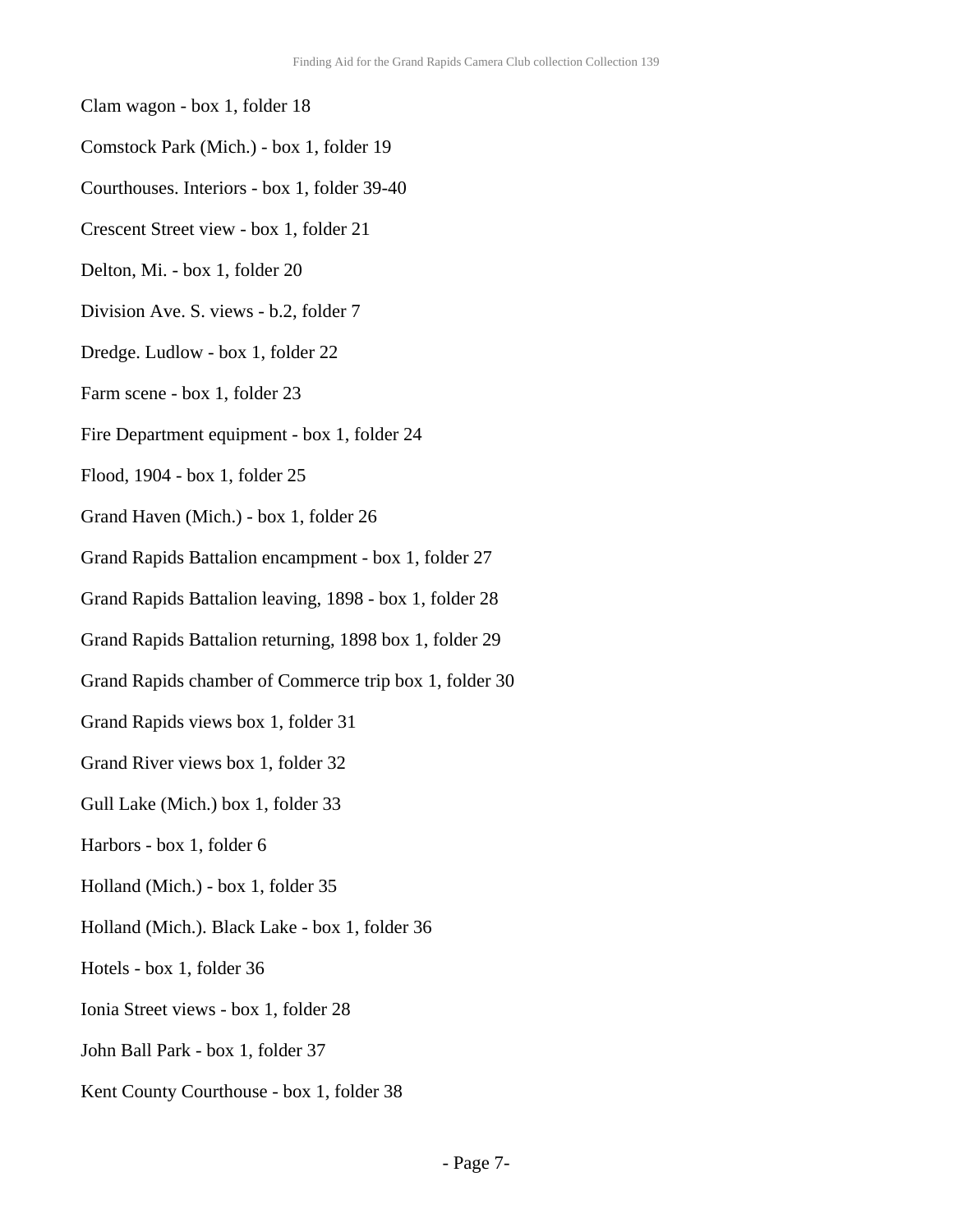- Kent County Courthouse. Interiors, 1907 box 1, folder 39
- Kent County Democratic Stand b.1, folder 16
- Kent County Probate Court. Interiors box 1, folder 40
- Leonard Street Bridge box 1, folder 41
- Lincoln Park box 1, folder 42
- Log cabins box 1, folder 2
- Michigan Veterans Facility box 1, folder 43
- Middleville (Mich.) box 1, folder 44
- Mills box 1, folder 19
- Native American b.1, folder 15
- North Park box 1, folder 45
- North Park railroad bridge box 1, folder 45
- Ottawa Beach Inn box 1, folder 36
- People. Alger Russell A. box 1, folder 46
- People. Julian family box 1, folder 47
- Picnic box 1, folder 20
- Plaster Mill box 1, folder 49
- Probate judges box 1, folder 50
- Prohibition box 1, folder 51
- Race tracks box 1, folder 19
- Reeds Lake views box 1, folder 52
- Republican Headquarters b.1, folder 15
- Rivers box 1, folder 2,8
- Soldiers box 1, folder 27-29
- Spring Lake (Mich. box 1, folder 53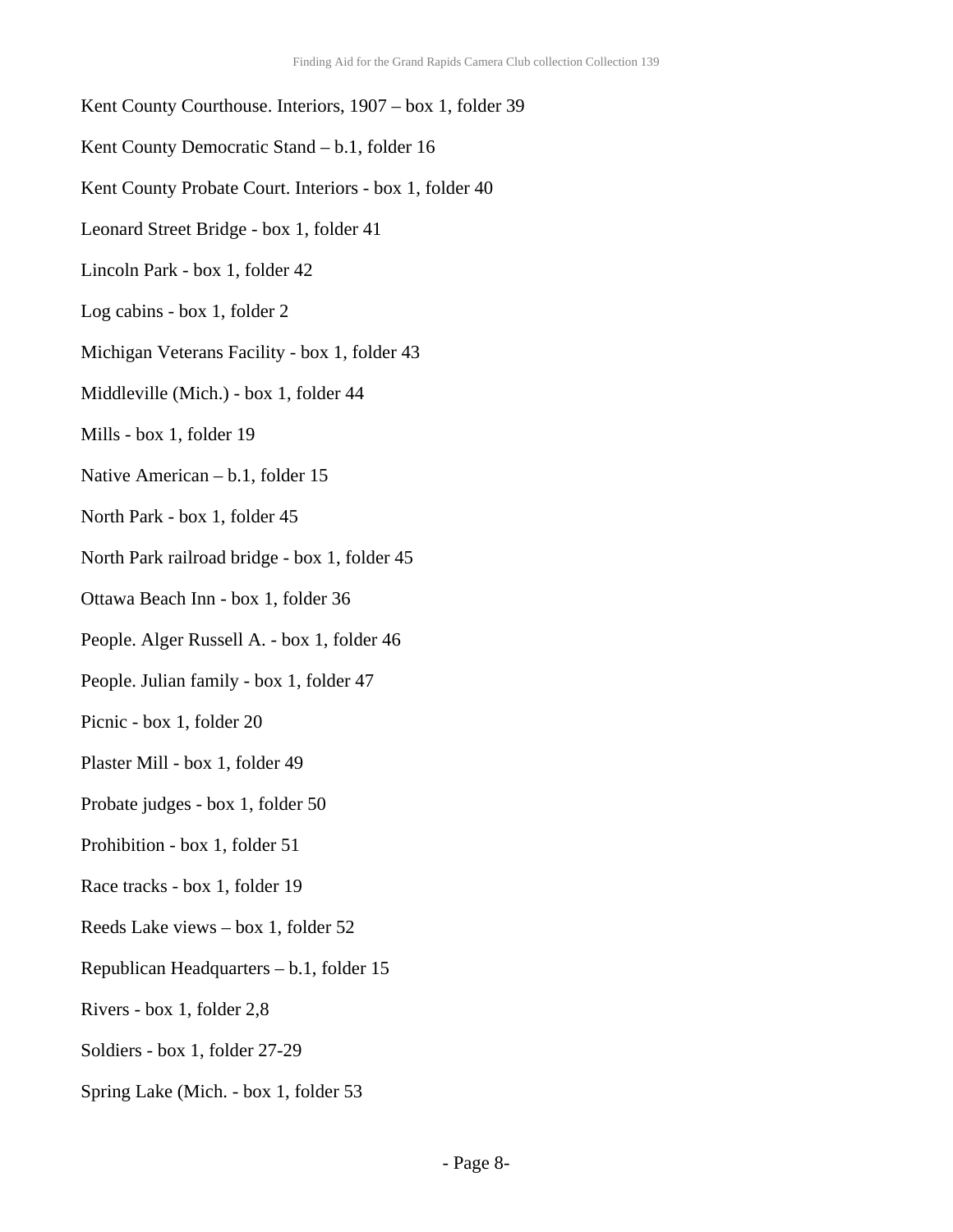#### Star Knitting Mill workers - box 1, folder 54

- Steamboat. Grand box 1, folder 55
- Steamship. Holland box 1, folder 34
- Thornapple Lake box 1, folder 56
- Train stations box 1, folder 7,44
- Trains box 1, folder 57
- United States Post office box 1, folder 58
- Walker Road box 1, folder 58

**^** [Return to Table of Contents](#page-1-0)

### <span id="page-8-0"></span>**Collection Inventory**

### <span id="page-8-1"></span>**Series I. Images**

## <span id="page-8-2"></span>**Subseries A. 8 X 10 Photo prints**

#### **Photos of S. Division buildings. (4)**

| <b>Title/Description</b> |                                                                                                                                             | <b>Instances</b> |          |
|--------------------------|---------------------------------------------------------------------------------------------------------------------------------------------|------------------|----------|
|                          | 1. 24 S. Division. Hotel Irving, McGregors Dye Works.<br>#139.250                                                                           | Box 2            | Folder 8 |
|                          | 2. 214 S. Division. Nick Ziton Electric Shoe Repairing, Light<br>Housekeeping Rooms at left. #139.248 Image marks indicate<br>broken glass. | Box 2            | Folder 8 |
|                          | 3. 230 S. Division. Residential. Clyde Tuller, Teacher of<br>Violin. #139.251                                                               | Box 2            | Folder 8 |
|                          | 4. 300 S. Division. Residential. Bolitho Transfer Co., General<br>Trucking. #139.249                                                        | Box 2            | Folder 8 |

#### **Contact Prints and smaller photo prints**

| <b>Title/Description</b>  | <b>Instances</b> |          |
|---------------------------|------------------|----------|
| Ada, Mich. (1 item)       | Box 1            | Folder 1 |
| AuSable River, 1932. (11) | Box 1            | Folder 2 |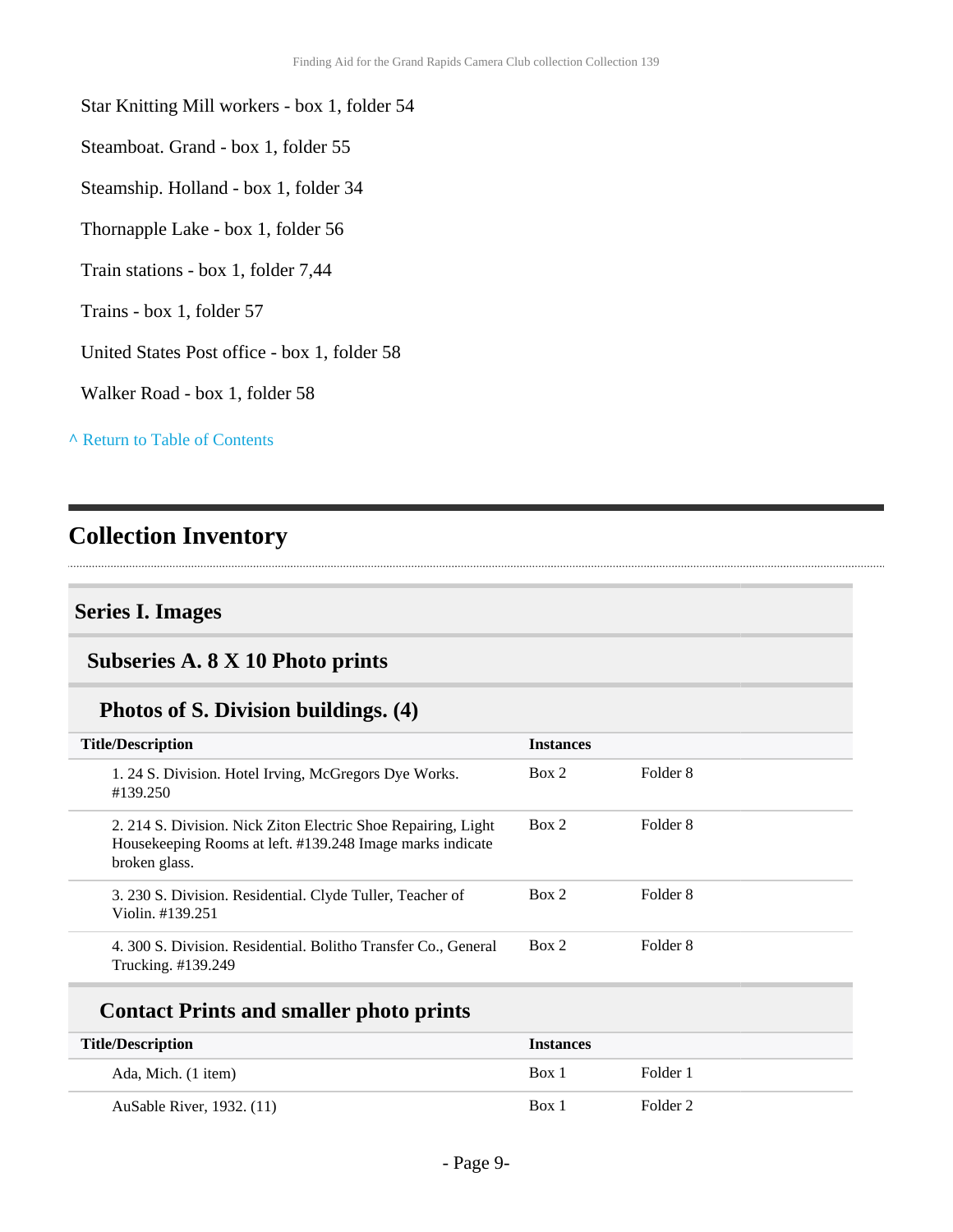| Balloon ascension.(3)                                                                                              | Box 1            | Folder <sub>3</sub>  |
|--------------------------------------------------------------------------------------------------------------------|------------------|----------------------|
| Bass Lake. (2)                                                                                                     | Box 1            | Folder 4             |
| Bay City, Mich. City Hall.(1)                                                                                      | Box 1            | Folder 5             |
| Bay City, Mich. Harbor. (2)                                                                                        | Box 1            | Folder <sub>6</sub>  |
| Bay City, Mich. Train station.(1)                                                                                  | Box 1            | Folder <sub>7</sub>  |
| Black River. (9)                                                                                                   | Box 1            | Folder <sub>8</sub>  |
| Bos horseman's party.(4)                                                                                           | Box 1            | Folder 9             |
| Bridge Street bridge construction, ca. 1904.(1)                                                                    | Box 1            | Folder 10            |
| Bridges - Grand Rapids. (1)                                                                                        | Box 1            | Folder 11            |
| Bridges - Michigan. (5)                                                                                            | Box 1            | Folder 12            |
| Butterworth Road. (1)                                                                                              | Box 1            | Folder 13            |
| Campau Square views. (1)                                                                                           | Box 1            | Folder 14            |
| Carnival - Grand Rapids' first, 1897.(6)                                                                           | Box 1            | Folder 15            |
| Carnival - Grand Rapids' last. (12)                                                                                | Box 1            | Folder 16            |
| Parrot in cage. Circus in Cadillac, Mich. (1)                                                                      | Box 1            | Folder 17            |
| Clam wagon. $(1)$                                                                                                  | Box 1            | Folder 18            |
| Comstock Park, Mich. Race track (2)                                                                                | Box 1            | Folder 19            |
| Plumbs Mill / Creek Mill                                                                                           | Box 1            | Folder 19            |
| Delton, Mich.(7)                                                                                                   | Box 1            | Folder 20            |
| Downtown Grand Rapids. Crescent Street view toward the<br>Grand River with roof of Old County Building visible.(1) | Box 1            | Folder 21            |
| U.S. Dredge. General Ludlow.(2)                                                                                    | Box 1            | Folder <sub>22</sub> |
| Farm scene, gourds on vine.(2)                                                                                     | Box 1            | Folder <sub>23</sub> |
| Fire Department equipment, horse drawn(2)                                                                          | Box 1            | Folder 24            |
| Flood, 1904. (24)                                                                                                  |                  |                      |
| <b>Title/Description</b>                                                                                           | <b>Instances</b> |                      |
| Neg. 139.061 GR & I bridge                                                                                         | Box 1            | Folder 25            |
| Neg. 139.062 [View near Michigan Iron Works(?)]                                                                    | Box 1            | Folder 25            |
| Neg. 139.063 Looking south from Fulton Bridge                                                                      | Box 1            | Folder 25            |
| Neg. 139.176                                                                                                       | Box 1            | Folder 25            |
| Neg. 139.177                                                                                                       | Box 1            | Folder 25            |

Neg. 139.178 Box 1 Folder 25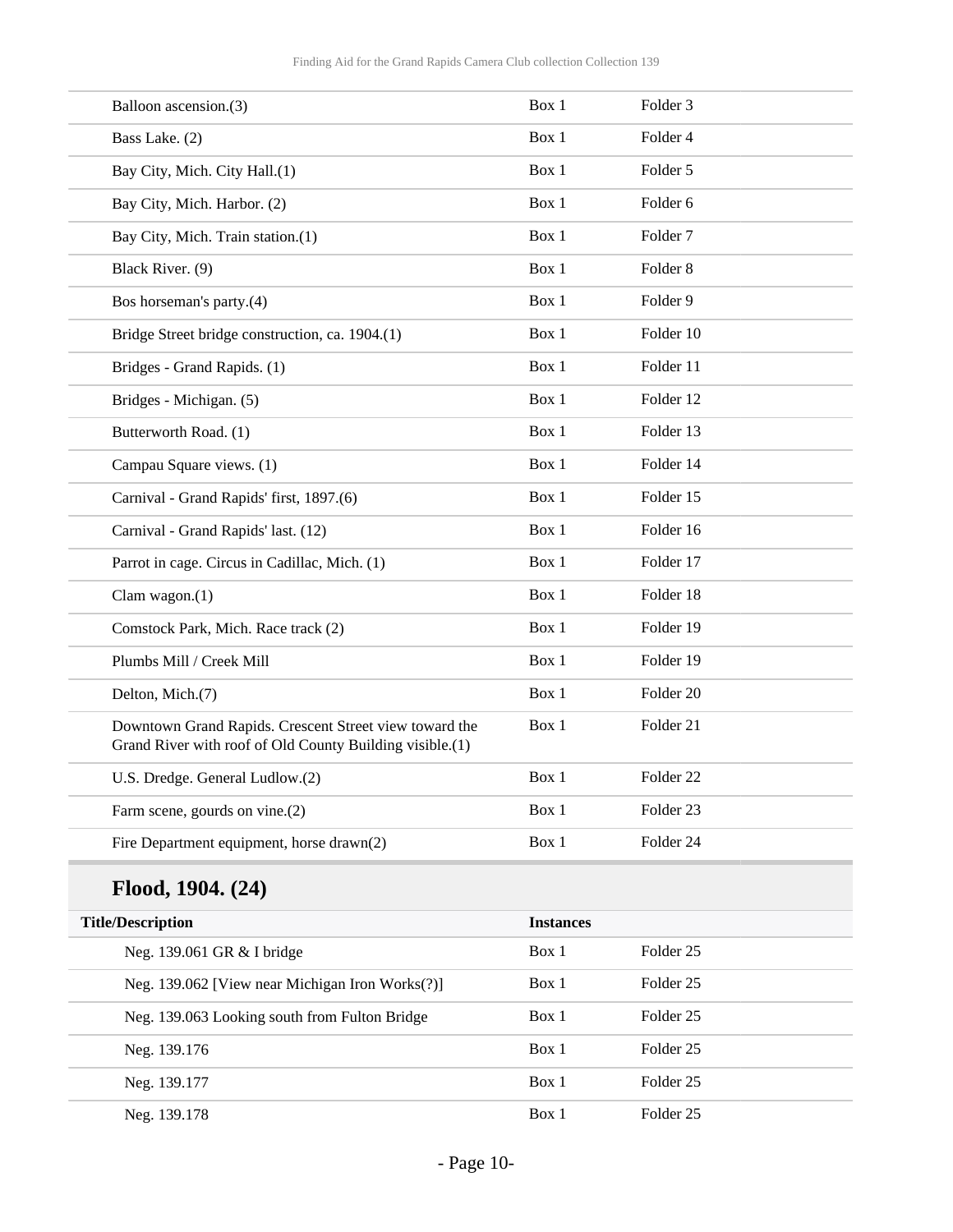| Neg. 139.179                                                                           | Box 1 | Folder <sub>25</sub> |  |
|----------------------------------------------------------------------------------------|-------|----------------------|--|
| Neg. 139.180                                                                           | Box 1 | Folder <sub>25</sub> |  |
| Neg. 139.181                                                                           | Box 1 | Folder <sub>25</sub> |  |
| Neg. 139.182                                                                           | Box 1 | Folder <sub>25</sub> |  |
| Neg. 139.184 [sic .183?; unidentified Church]                                          | Box 1 | Folder <sub>25</sub> |  |
| Neg. 139.184 original photoprint. Bridge looking east from<br>Cadwell. March           | Box 1 | Folder 25            |  |
| Neg. 139.1904 Has extensive description on back of photo.                              | Box 1 | Folder <sub>25</sub> |  |
| Neg. 139.184 c.2 contact print                                                         | Box 1 | Folder <sub>25</sub> |  |
| Neg. 139.185 [Peter Seven. Wall paper sign on building at<br>right]                    | Box 1 | Folder <sub>25</sub> |  |
| Neg. 139.186 Fire station in background near center right                              | Box 1 | Folder <sub>25</sub> |  |
| Neg. 139.187                                                                           | Box 1 | Folder <sub>25</sub> |  |
| Neg. 139.188                                                                           | Box 1 | Folder <sub>25</sub> |  |
| Neg. 139.189 Star Knitting Works                                                       | Box 1 | Folder <sub>25</sub> |  |
| Neg. 139.190                                                                           | Box 1 | Folder <sub>25</sub> |  |
| Neg. 139.191                                                                           | Box 1 | Folder <sub>25</sub> |  |
| Neg. 139.192 [side view of church in background center]                                | Box 1 | Folder <sub>25</sub> |  |
| Neg. 139.193 198 Bridge St., Richard Radamacher, grocer                                | Box 1 | Folder <sub>25</sub> |  |
| Neg. 139140? W. Bridge, Misner Bros (James & Martin)<br>cigar manufacturers.           | Box 1 | Folder 25            |  |
| Neg. 139.194                                                                           | Box 1 | Folder <sub>25</sub> |  |
| Neg. 139.195 Heinrich Riechel, Deutsche Apotheker,<br>166-168 W. Bridge & 182 Stocking | Box 1 | Folder 25            |  |
| Grand Haven, Mich.                                                                     | Box 1 | Folder 26            |  |
| <b>Custodial History:</b><br><b>Custodial History</b>                                  |       |                      |  |
| Missing in use Jan. 2000, still missing 4/2001,<br>1/30/2007, 4/5/2018                 |       |                      |  |
| Grand Rapids Battalion encampment. (13)                                                | Box 1 | Folder 27            |  |
| <b>General</b>                                                                         |       |                      |  |
| Includes the 2nd Infantry Band, Michigan National<br>Guard, G.R.                       |       |                      |  |
| Grand Rapids Battalion leaving, 1898. (16)                                             | Box 1 | Folder 28            |  |

- Page 11-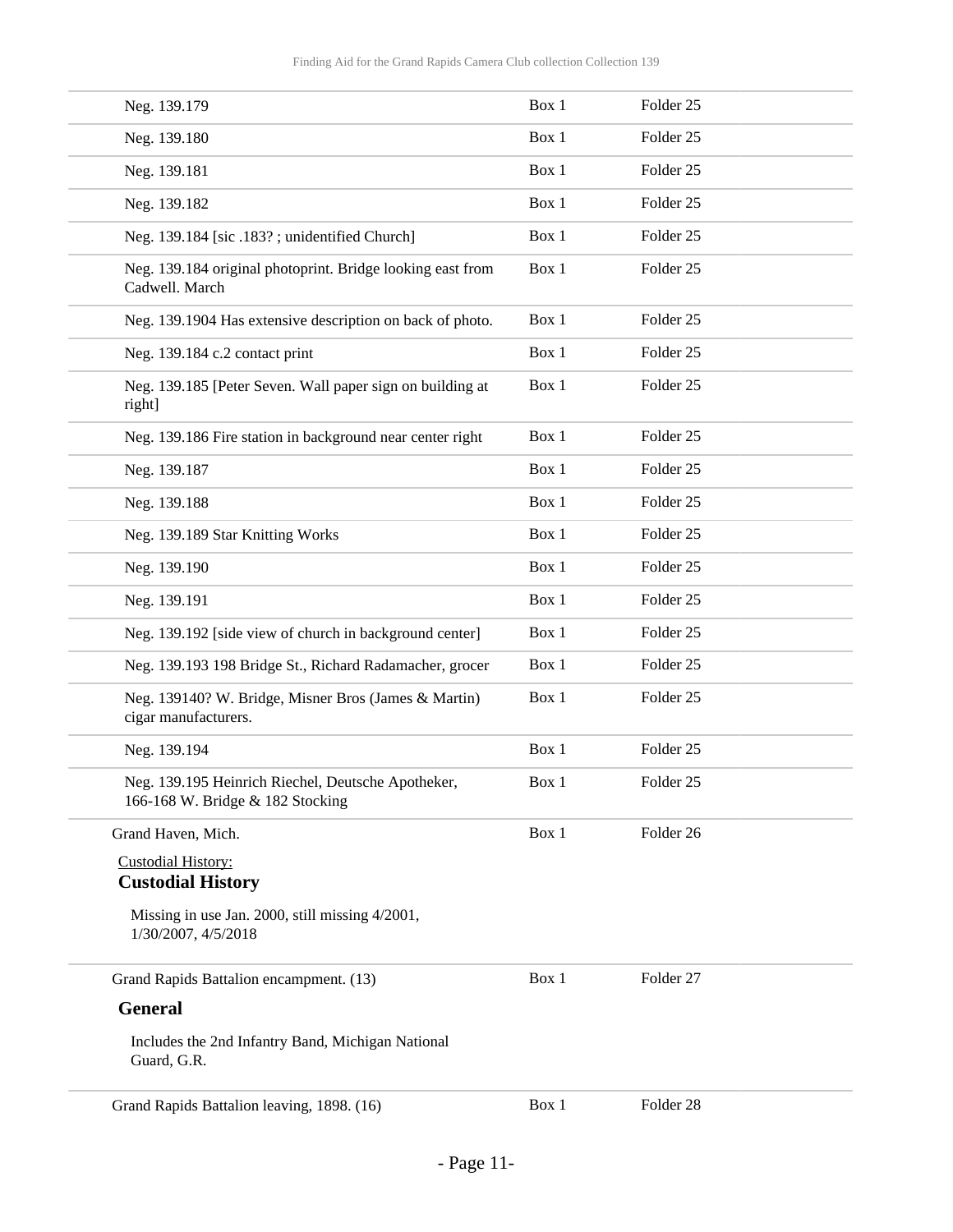#### **General**

Includes images of crowds in Campau Square and atop buildings, Station, Union later GR Citizens Building.

| Grand Rapids Battalion returning, 1898. (16)                                                                          | Box 1 | Folder 29 |  |
|-----------------------------------------------------------------------------------------------------------------------|-------|-----------|--|
| Grand Rapids Chamber of Commerce trip. Hunting(6)                                                                     | Box 1 | Folder 30 |  |
| Grand Rapids views. (1)                                                                                               | Box 1 | Folder 31 |  |
| Powers Tyson Printing Co.                                                                                             | Box 1 | Folder 32 |  |
| Dam                                                                                                                   | Box 1 | Folder 32 |  |
| Berkey & Gay Furniture                                                                                                | Box 1 | Folder 32 |  |
| Water Tank                                                                                                            | Box 1 | Folder 32 |  |
| Gull Lake, Mich. (5)                                                                                                  | Box 1 | Folder 33 |  |
| Steamship Holland.(1)                                                                                                 | Box 1 | Folder 34 |  |
| Holland (Mich.) (5) Includes residences.                                                                              | Box 1 | Folder 35 |  |
| Holland (Mich.). Black Lake (13)                                                                                      | Box 1 | Folder 36 |  |
| John Ball Park (9)                                                                                                    | Box 1 | Folder 37 |  |
| Kent County Court, old. Posters hung on outside front<br>stairway. (1)                                                | Box 1 | Folder 38 |  |
| Kent County Courthouse. Interiors, 1907 (11)                                                                          | Box 1 | Folder 39 |  |
| Kent County Probate Court. Interiors. (11)                                                                            | Box 1 | Folder 40 |  |
| Leonard street Bridge. Covered (1)                                                                                    | Box 1 | Folder 41 |  |
| Lincoln Park. (2)                                                                                                     | Box 1 | Folder 42 |  |
| Michigan Veterans Facility / Michigan Soldiers Home. (1)                                                              | Box 1 | Folder 43 |  |
| Middleville, Mich. (2)                                                                                                | Box 1 | Folder 44 |  |
| North Park. (4)                                                                                                       | Box 1 | Folder 45 |  |
| People. Alger, Russell A. Negative only.                                                                              | Box 1 | Folder 46 |  |
| People. Julian family. Negative only.                                                                                 | Box 1 | Folder 47 |  |
| People. Gov. Stevens T. Mason 1831-1838. Copy photo of a<br>framed portrait (1)                                       | Box 1 | Folder 48 |  |
| Plaster Mill. Railway embankment (1)                                                                                  | Box 1 | Folder 49 |  |
| Probate judges. (1)                                                                                                   | Box 1 | Folder 50 |  |
| Prohibition cartoon. "If This Town Goes Dry, US Germans<br>Vill Hang Togeder". Shows three men hung from a tree, with | Box 1 | Folder 51 |  |

keg on the ground, "Brewery closed" sign on brewery building in the background. (1) Artist unknown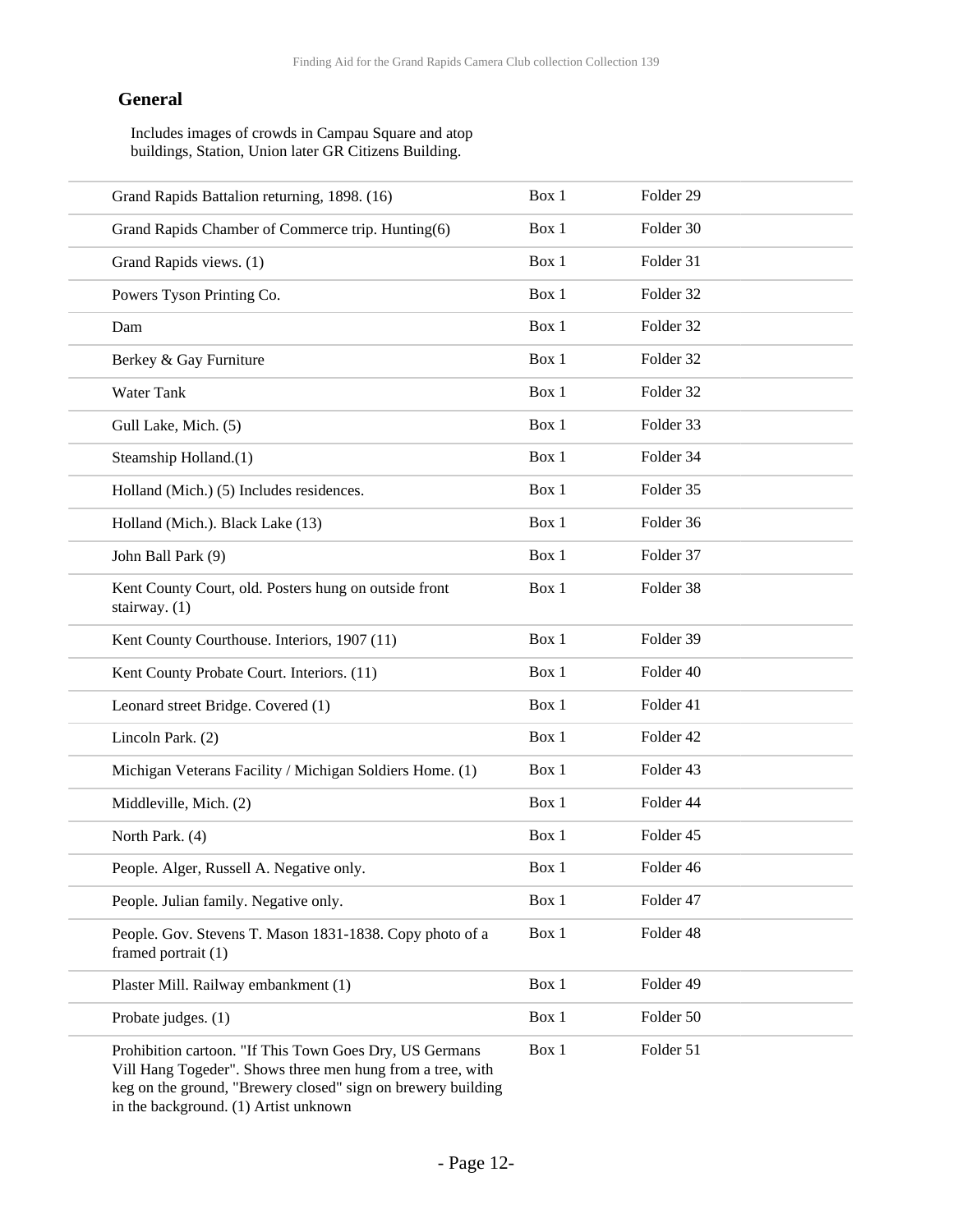| Reeds Lake views. (9)           | Box 1 | Folder 52 |
|---------------------------------|-------|-----------|
| Spring Lake (Mich. (1)          | Box 1 | Folder 53 |
| Star Knitting Mill workers. (1) | Box 1 | Folder 54 |
| Steamboat Grand. (4)            | Box 1 | Folder 55 |
| Thornapple Lake. (2)            | Box 1 | Folder 56 |
|                                 |       |           |

# **Trains. (2)**

| <b>Title/Description</b>                                                                            | <b>Instances</b> |           |
|-----------------------------------------------------------------------------------------------------|------------------|-----------|
| 139.246. Shuttle engine with one coach? Workers from new<br>Pere Marquette shops to Grandville Ave. | Box 1            | Folder 57 |
| Pere Marquette switch engine.                                                                       | Box 1            | Folder 57 |
| United States Post office. OLD (1)                                                                  | Box 1            | Folder 58 |
| Walker Road. (1)                                                                                    | Box 1            | Folder 59 |
|                                                                                                     |                  |           |

# <span id="page-12-0"></span>**Subseries B. GLASS NEGATIVES**

**4x5s**

| <b>Title/Description</b> | <b>Instances</b> |
|--------------------------|------------------|
| $1 - 14.$                | Box 3            |
| 14(copy)-28.             | Box 4            |
| 29-42.                   | Box 5            |
| 43-52.                   | Box 6            |
| 53-63.                   | Box 7            |
| 64-74.                   | Box 8            |
| 75-85.                   | Box 9            |
| 86-96.                   | Box $10$         |
| 97-106.                  | Box 11           |
| 107-120.                 | <b>Box 12</b>    |
| 121-134.                 | <b>Box 13</b>    |
| 135-144.                 | <b>Box 14</b>    |
| 145-154.                 | <b>Box 15</b>    |
| 155-158.                 | <b>Box 16</b>    |
| 5x7s                     |                  |
| <b>Title/Description</b> | <b>Instances</b> |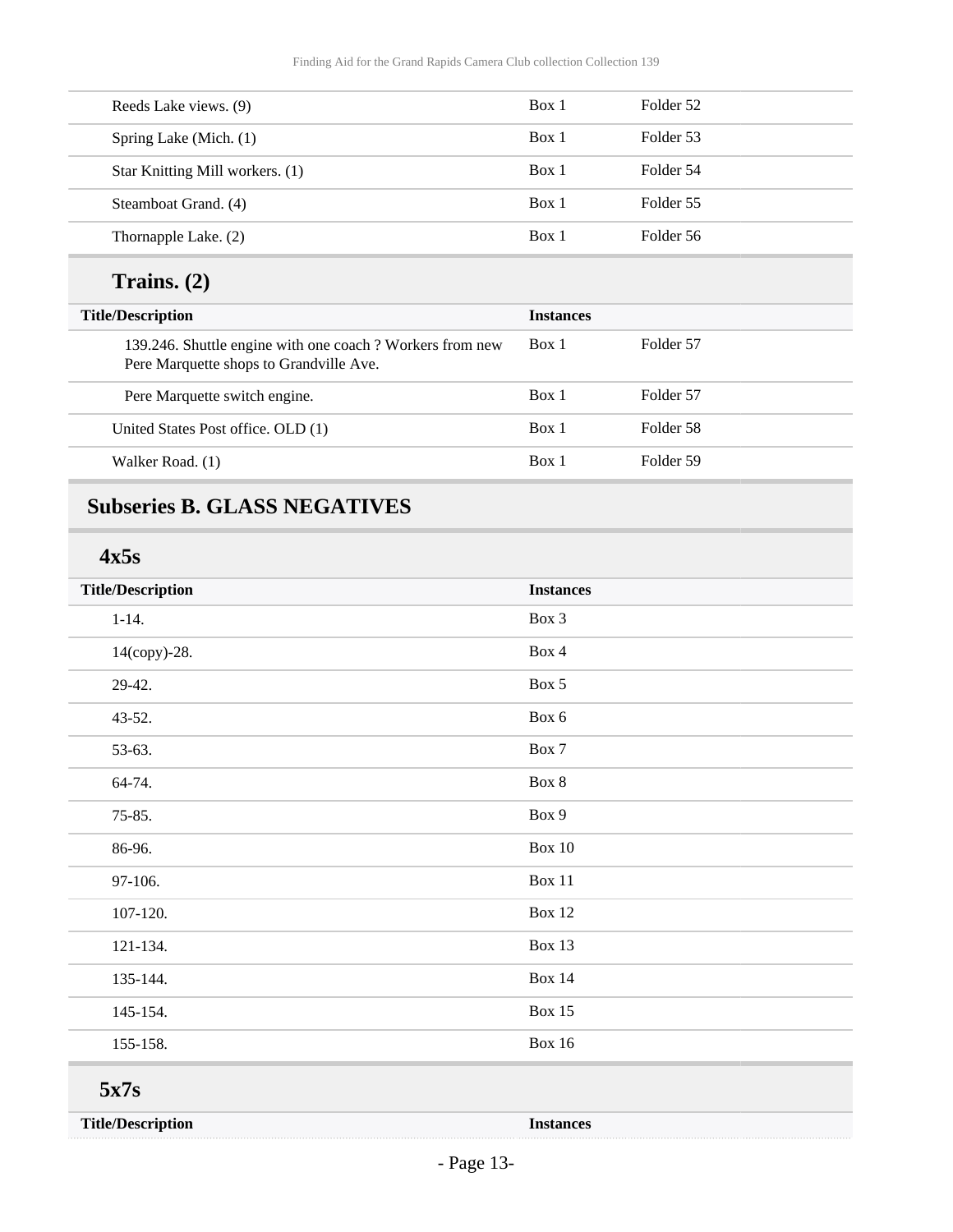| 159-190. | Box 17        |
|----------|---------------|
| 191-222. | <b>Box 18</b> |
| 223-251. | Box 19        |

#### **^** [Return to Table of Contents](#page-1-0)

<span id="page-13-1"></span><span id="page-13-0"></span>

| <b>Series II. Papers</b>                                        |                  |            |  |  |
|-----------------------------------------------------------------|------------------|------------|--|--|
| <b>Title/Description</b>                                        | <b>Instances</b> |            |  |  |
| Constitution, By Laws, 1931.                                    | Box 2            | Folder 1   |  |  |
| Programs.                                                       |                  |            |  |  |
| <b>Title/Description</b>                                        | <b>Instances</b> |            |  |  |
| 1922-1923                                                       | Box 2            | Folder 1.5 |  |  |
| Feb. 4, 1926. YMCA Birthday Supper. Speaker is Samuel<br>Ranck. | Box 2            | Folder 1.5 |  |  |
| 1939/40                                                         | Box 2            | Folder 1.5 |  |  |
| 1940/41                                                         | Box 2            | Folder 1.5 |  |  |

# <span id="page-13-2"></span>**Exhibit / Salon brochures**

#### **Biographical / Historical**

Called "Exhibit" thru 1919, and "Salon" beginning in 1920.

### **1899-1910**

| <b>Title/Description</b> | <b>Instances</b> |                     |
|--------------------------|------------------|---------------------|
| 2nd, 1899                | Box 2            | Folder 2            |
| 3rd, 1900                | Box 2            | Folder 2            |
| 4th, 1902                | Box 2            | Folder <sub>2</sub> |
| 8th, 1906                | Box 2            | Folder 2            |
| 9th, 1907                | Box 2            | Folder <sub>2</sub> |
| 10th, 1908               | Box 2            | Folder <sub>2</sub> |
| 11th, 1909               | Box 2            | Folder 2            |
| 12th, 1910               | Box 2            | Folder <sub>2</sub> |
| 1911-1920                |                  |                     |
| <b>Title/Description</b> | <b>Instances</b> |                     |

13th, 1911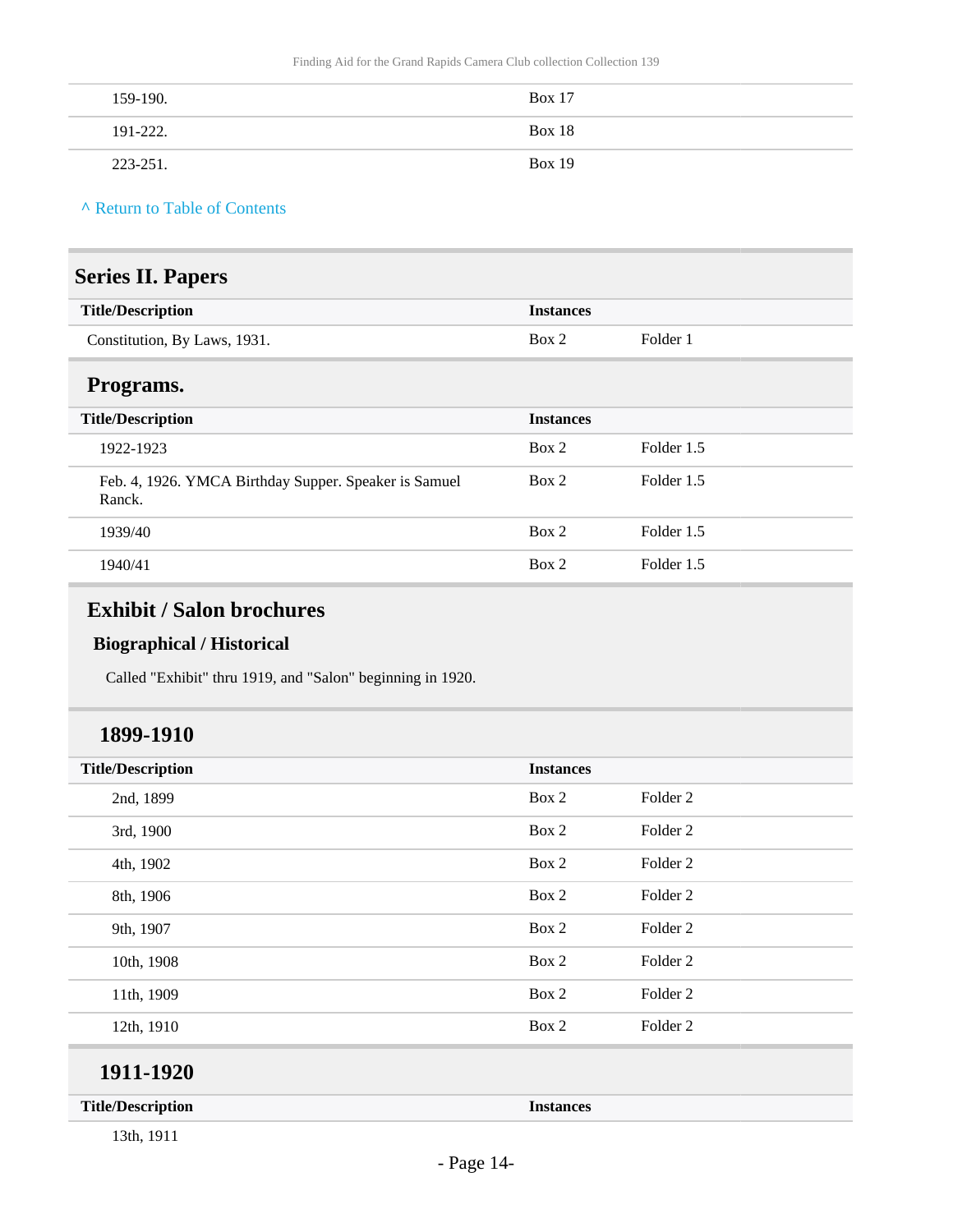|            | Box 2 | Folder <sub>3</sub> |
|------------|-------|---------------------|
| 14th, 1912 | Box 2 | Folder 3            |
| 15th, 1913 | Box 2 | Folder <sub>3</sub> |
| 16th, 1914 | Box 2 | Folder 3            |
| 17th, 1915 | Box 2 | Folder 3            |
| 18th, 1916 | Box 2 | Folder <sub>3</sub> |
| 19th, 1917 | Box 2 | Folder 3            |
| 20th, 1918 | Box 2 | Folder <sub>3</sub> |
| 21st, 1919 | Box 2 | Folder 3            |
| 22nd, 1920 | Box 2 | Folder 3            |

### **1921-1930**

| <b>Title/Description</b> | <b>Instances</b> |          |
|--------------------------|------------------|----------|
| 23rd, 1921               | Box 2            | Folder 4 |
| 24th, 1922               | Box 2            | Folder 4 |
| 25th, 1923               | Box 2            | Folder 4 |
| 26th, 1924               | Box 2            | Folder 4 |
| 27th, 1925               | Box 2            | Folder 4 |
| 28th, 1926               | Box 2            | Folder 4 |
| 29th, 1927               | Box 2            | Folder 4 |
| 30th, 1928               | Box 2            | Folder 4 |
| 31st, 1929 (1 sheet)     | Box 2            | Folder 4 |
| 32nd, 1930               | Box 2            | Folder 4 |

# **1941-1936, 1938-1940**

| <b>Title/Description</b> | <b>Instances</b> |          |  |
|--------------------------|------------------|----------|--|
| 33rd, 1931               | Box 2            | Folder 5 |  |
| 34th, 1932               | Box 2            | Folder 5 |  |
| 35th, 1933               | Box 2            | Folder 5 |  |
| 36th, 1934               | Box 2            | Folder 5 |  |
| 37th, 1935               | Box 2            | Folder 5 |  |
| 38th, 1936               | Box 2            | Folder 5 |  |
| 40th, 1938               | Box 2            | Folder 5 |  |
|                          |                  |          |  |

41st, 1939